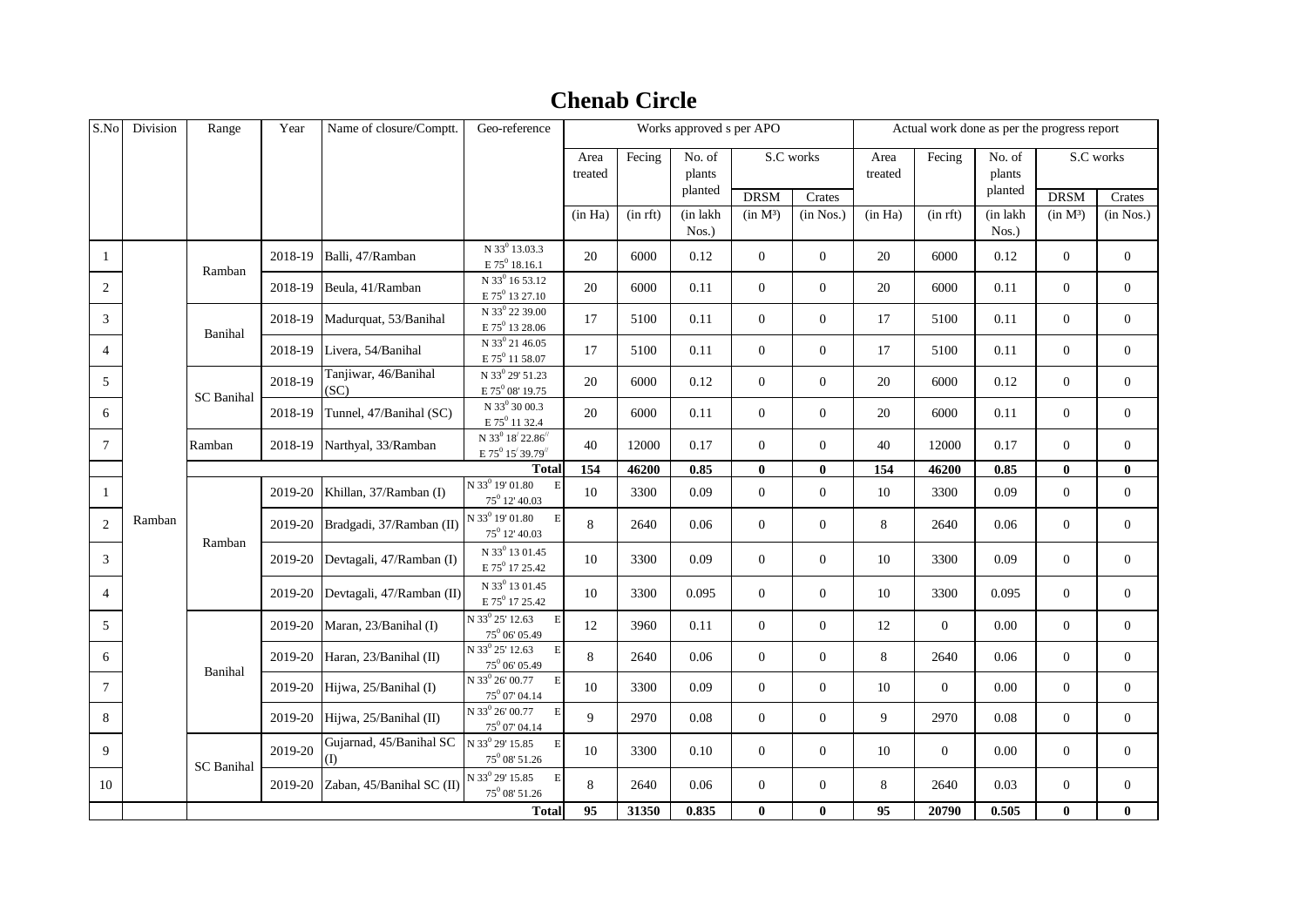| -1              |               |               |         | 2019-20 Neera, 46/Ramban        | N 33 <sup>0</sup> 14'.11.22"<br>E 75 <sup>0</sup> 15'.57.28"                                   | 0.064 | 2112  | 0.01  | 50             | $\overline{0}$ | 0.064          | 2112           | $\mathbf{0}$     | $\mathbf{0}$     | $\mathbf{0}$     |
|-----------------|---------------|---------------|---------|---------------------------------|------------------------------------------------------------------------------------------------|-------|-------|-------|----------------|----------------|----------------|----------------|------------------|------------------|------------------|
| 2               |               | Ramban        |         | 2019-20 Galli (I), $46/R$ amban | N 33 <sup>0</sup> 14'.04.84"<br>E 75 <sup>0</sup> 16'.03 02"                                   | 0.064 | 2112  | 0.01  | 40             | $\overline{0}$ | 0.064          | 2112           | $\mathbf{0}$     | $\overline{0}$   | $\mathbf{0}$     |
| 3               |               |               | 2019-20 | Galli (II), 46/Ramban           | $\hbox{N}$ $33^0$ 14 $05^\prime\hskip-2pt .54^{\prime\prime}$<br>$E$ 75 <sup>0</sup> 15 15.59" | 0.104 | 3432  | 0.016 | 50             | $\theta$       | 0.104          | 3432           | $\mathbf{0}$     | $\mathbf{0}$     | $\mathbf{0}$     |
| $\overline{4}$  | Ramban        |               |         | 2019-20 Khowda, 37/Banihal      | N 33 <sup>0</sup> 26' 43.3"<br>$\mathbf{E}$<br>$75^0$ 07' 17.6"                                | 0.124 | 4092  | 0.017 | 40             | $\overline{0}$ | $\overline{0}$ | $\overline{0}$ | $\boldsymbol{0}$ | $\boldsymbol{0}$ | $\overline{0}$   |
| 5               |               | Banihal       |         | 2019-20 Branmarg, 38/Banihal    | N 33 <sup>0</sup> 25' 22.5"<br>E<br>$75^0$ 06' 43.4"                                           | 0.084 | 2772  | 0.011 | 40             | $\mathbf{0}$   | $\mathbf{0}$   | $\mathbf{0}$   | $\mathbf{0}$     | $\boldsymbol{0}$ | $\boldsymbol{0}$ |
| 6               |               |               | 2019-20 | Arandaka, 39/Banihal            | N 33 <sup>0</sup> 26' 04.2"<br>E<br>$75^0$ 08' 03.5"                                           | 0.204 | 6732  | 0.021 | 40             | $\mathbf{0}$   | $\mathbf{0}$   | $\mathbf{0}$   | $\mathbf{0}$     | $\mathbf{0}$     | $\mathbf{0}$     |
| $7\phantom{.0}$ |               |               |         | 2019-20 Tanka, 39/Banihal       | N 33 <sup>0</sup> 25' 54.0"<br>$\mathbf{F}$<br>$75^0$ 08' 21.6"                                | 0.264 | 8712  | 0.025 | 40             | $\overline{0}$ | $\mathbf{0}$   | $\mathbf{0}$   | $\mathbf{0}$     | $\mathbf{0}$     | $\mathbf{0}$     |
|                 |               |               |         |                                 | <b>Total</b>                                                                                   | 0.908 | 29964 | 0.11  | 300            | $\mathbf{0}$   | 0.232          | 7656           | $\bf{0}$         | $\bf{0}$         | $\bf{0}$         |
| $\mathbf{1}$    |               |               |         | $12/B$ tt-I                     | N 33 <sup>0</sup> 07' 34.71" E<br>75 <sup>0</sup> 19' 52.36"                                   | 10    | 3000  | 4900  | $\overline{0}$ | $\overline{0}$ | 10             | 3000           | 4900             | $\overline{0}$   | $\mathbf{0}$     |
| 2               |               |               |         | $12/B$ tt-II                    | N 33 <sup>0</sup> 08' 01.12"<br>E 75 <sup>0</sup> 19' 33.88"                                   | 10    | 3000  | 4900  | $\overline{0}$ | $\overline{0}$ | 10             | 3000           | 4900             | $\overline{0}$   | $\mathbf{0}$     |
| 3               |               |               |         | 14c/Btt.                        | N 33 <sup>0</sup> 07' 53.17"<br>E 75 <sup>0</sup> 18' 09.85"                                   | 10    | 3000  | 4900  | $\overline{0}$ | $\overline{0}$ | 11             | 3360           | 4900             | $\mathbf{0}$     | $\overline{0}$   |
| $\overline{4}$  |               |               |         | $20/B$ tt                       | N 33 <sup>0</sup> 07' 46.51"<br>E 75 <sup>0</sup> 14' 56.74"                                   | 10    | 3000  | 4900  | $\Omega$       | $\overline{0}$ | 11             | 3360           | 4900             | $\overline{0}$   | $\mathbf{0}$     |
| 5               |               |               |         | $41/B$ tt                       | N 33 <sup>0</sup> 13' 17.21"<br>$E$ 75 <sup>0</sup> 14' 12.87"                                 | 10    | 3000  | 5279  | $\overline{0}$ | $\overline{0}$ | 10             | 3000           | 5279             | $\overline{0}$   | $\boldsymbol{0}$ |
| 6               | <b>Batote</b> | <b>Batote</b> | 2019-20 | $21/B$ tt                       | N 33 <sup>0</sup> 08' 28.52"<br>E 75 <sup>0</sup> 15' 05.94"                                   | 10    | 3000  | 5290  | $\overline{0}$ | $\overline{0}$ | 10             | 3000           | 5290             | $\overline{0}$   | $\mathbf{0}$     |
| $\tau$          |               |               |         | $24/Btt$                        | N 33 <sup>0</sup> 09' 33.45"<br>$E$ 75 <sup>0</sup> 16' 34.76"                                 | 0.15  | 500   | 200   | $\mathbf{0}$   | $\overline{0}$ | 0.20           | 825            | 200              | $\overline{0}$   | $\boldsymbol{0}$ |
| 8               |               |               |         | 27b/Btt                         | N 33 <sup>0</sup> 09' 53.43"<br>$E$ 75 <sup>0</sup> 16' 28.60"                                 | 0.15  | 500   | 200   | $\overline{0}$ | $\overline{0}$ | 0.20           | 900            | 200              | $\overline{0}$   | $\boldsymbol{0}$ |
| 9               |               |               |         | $29/B$ tt-I                     | N 33 <sup>0</sup> 10' 36.35"<br>$E 75^{0} 16' 53.15"$                                          | 0.35  | 1500  | 500   | 75             | 5              | 0.40           | 1500           | 500              | 75               | 5                |
| 10              |               |               |         | $29/B$ tt-II                    | N 33 <sup>0</sup> 10' 35.33"<br>$E 75^0 16' 11.16''$                                           | 0.35  | 2000  | 500   | 75             | 5              | 0.40           | 2000           | 500              | 75               | 5                |
| 11              |               |               |         | $30/B$ tt                       | N 33 <sup>0</sup> 10' 43.58"<br>$E 75^0 16' 04.75"$                                            | 0.35  | 1500  | 500   | 84             | 5              | 0.40           | 1500           | 500              | 84               | 5                |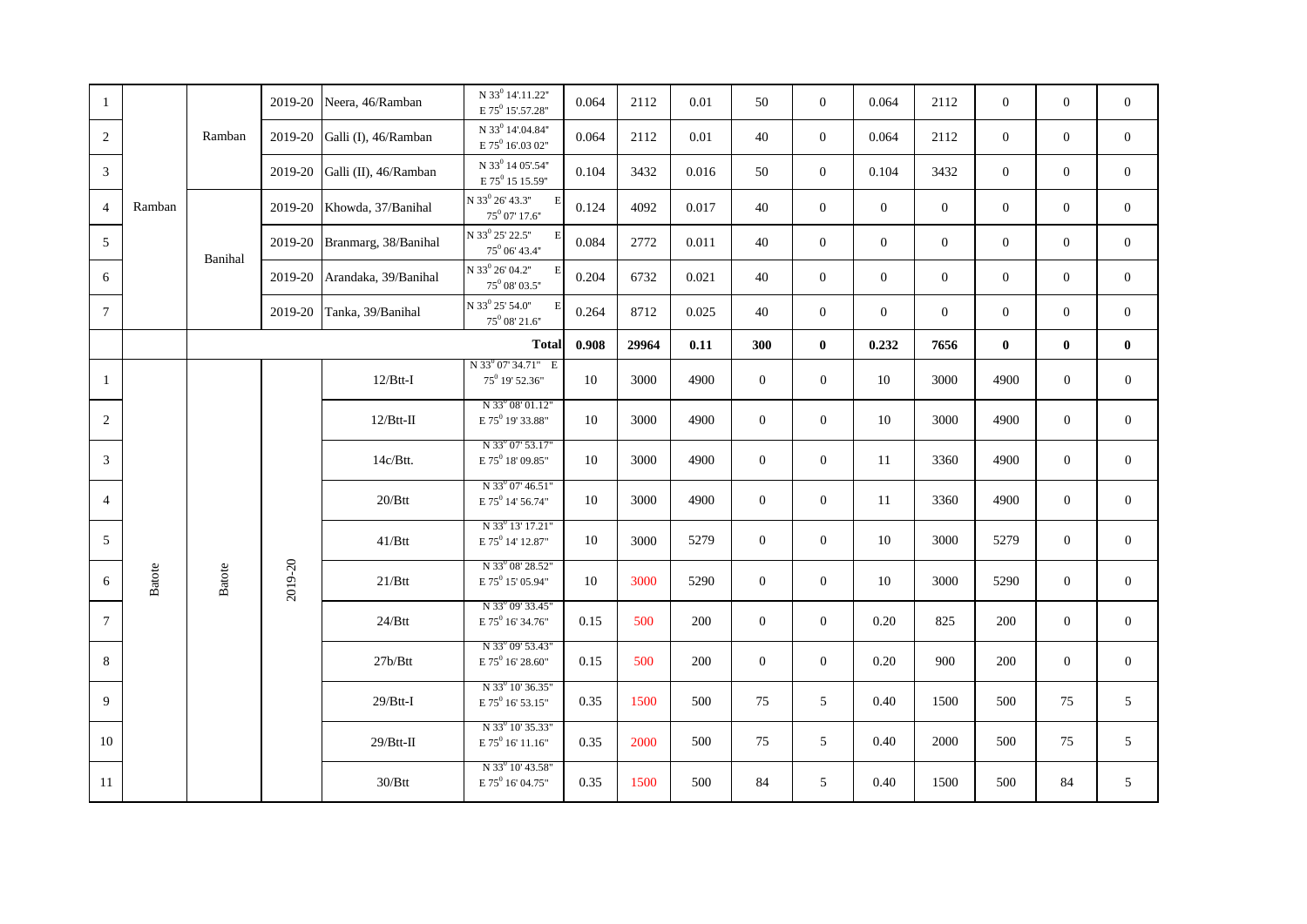| 12 |               |            |         | 52/G         | N 33°14'23.76"<br>E 75°11'47.885"                            | 10  | 3000  | 5165   | $\theta$       | $\overline{0}$ | 10  | 3000  | 5165   | $\mathbf{0}$     | $\overline{0}$ |
|----|---------------|------------|---------|--------------|--------------------------------------------------------------|-----|-------|--------|----------------|----------------|-----|-------|--------|------------------|----------------|
| 13 |               |            |         | 52/GI        | N 33°14'30.84"<br>E 75°11'49.43"                             | 10  | 3000  | 5170   | $\overline{0}$ | $\overline{0}$ | 10  | 3000  | 5170   | $\overline{0}$   | $\overline{0}$ |
| 14 |               | Gandhri    |         | 59/G         | N 33°14'08.8"<br>E 75°10'48.6"                               | 10  | 3000  | 5125   | $\overline{0}$ | $\overline{0}$ | 10  | 3000  | 5125   | $\overline{0}$   | $\overline{0}$ |
| 15 |               |            | 2019-20 | 64/G         | N 33°11'58.0"<br>E 75°11'58.0"                               | 10  | 3000  | 5205   | $\overline{0}$ | $\overline{0}$ | 10  | 3000  | 5205   | $\overline{0}$   | $\overline{0}$ |
| 16 |               |            |         | 62/G         | N 33°13'33.9"<br>E 75°0'48.9"                                | 10  | 3000  | 5205   | $\overline{0}$ | $\overline{0}$ | 10  | 3000  | 5205   | $\overline{0}$   | $\mathbf{0}$   |
| 17 |               |            |         | 63/G         | N 33°13'17.2"<br>E 75°10'08.9"                               | 10  | 3000  | 5274   | $\overline{0}$ | $\overline{0}$ | 10  | 3000  | 5274   | $\overline{0}$   | $\mathbf{0}$   |
| 18 |               |            |         | 14/M         | N 33 <sup>0</sup> 06' 46.55"<br>E $75^{\circ}$ 28' 36.76"    | 10  | 3000  | 4733   | $\overline{0}$ | $\overline{0}$ | 10  | 3000  | 4733   | $\overline{0}$   | $\mathbf{0}$   |
| 19 | <b>Batote</b> |            |         | 59/M         | N 33 <sup>0</sup> 06' 01.46"<br>$E 75^{0} 25' 46.95"$        | 10  | 3000  | 4507   | $\overline{0}$ | $\overline{0}$ | 10  | 3000  | 4507   | $\mathbf{0}$     | $\overline{0}$ |
| 20 |               |            |         | 16/M         | N 33 05'27.82"<br>E 75 <sup>0</sup> 30' 36.50"               | 10  | 3000  | 5295   | $\overline{0}$ | $\overline{0}$ | 10  | 3000  | 5295   | $\boldsymbol{0}$ | $\mathbf{0}$   |
| 21 |               | Marmat     | 2019-20 | 22/M         | $N$ 33 $^{0}$ 01' 50.32"<br>E 75 <sup>0</sup> 30' 10.61"     | 10  | 3000  | 5313   | $\overline{0}$ | $\overline{0}$ | 10  | 3000  | 5313   | $\overline{0}$   | $\mathbf{0}$   |
| 22 |               |            |         | $49/M-I$     | $N$ 33 $^{0}$ 01' 40.30"<br>E 75 <sup>0</sup> 25' 24.33"     | 10  | 3000  | 5285   | $\overline{0}$ | $\mathbf{0}$   | 10  | 3000  | 5285   | $\overline{0}$   | $\mathbf{0}$   |
| 23 |               |            |         | $49/M-II$    | N 33 <sup>0</sup> 01' 42.04"<br>E 75 <sup>0</sup> 25' 40.35" | 10  | 3000  | 5280   | $\overline{0}$ | $\overline{0}$ | 10  | 3000  | 5280   | $\overline{0}$   | $\overline{0}$ |
| 24 |               |            |         | $69/M$       | N 33 <sup>0</sup> 05' 26.39"<br>E 75 $^0$ 22' 10.21"         | 10  | 3000  | 5294   | $\overline{0}$ | $\overline{0}$ | 10  | 3000  | 5294   | $\overline{0}$   | $\mathbf{0}$   |
| 25 |               |            |         | $22/B$ tt    | N 33° 8'18.21"<br>E75°18'6.03"                               | 10  | 3000  | 4900   | $\theta$       | $\overline{0}$ | 11  | 3370  | 4900   | $\overline{0}$   | $\overline{0}$ |
| 26 | Batote        | Soil Range | 2019-20 | $23/B$ tt-I  | N 33° 09'41.75"<br>E75°17'18.80"                             | 10  | 3000  | 4900   | $\overline{0}$ | $\overline{0}$ | 10  | 3000  | 4900   | $\overline{0}$   | $\mathbf{0}$   |
| 27 |               |            |         | $23/B$ tt-II | N 33° 9'36.69"<br>E 75°17'25.39"                             | 10  | 3000  | 4900   | $\theta$       | $\overline{0}$ | 10  | 3000  | 4900   | $\overline{0}$   | $\overline{0}$ |
| 28 |               |            |         | $49/G-I$     | N 33°13'32.87"<br>E 75°13'35.19"                             | 10  | 3000  | 5280   | $\overline{0}$ | $\overline{0}$ | 10  | 3000  | 5280   | $\overline{0}$   | $\mathbf{0}$   |
|    |               |            |         |              | <b>Grand Total:-</b>                                         | 231 | 75000 | 118900 | 234            | 15             | 235 | 76815 | 118900 | 234              | 15             |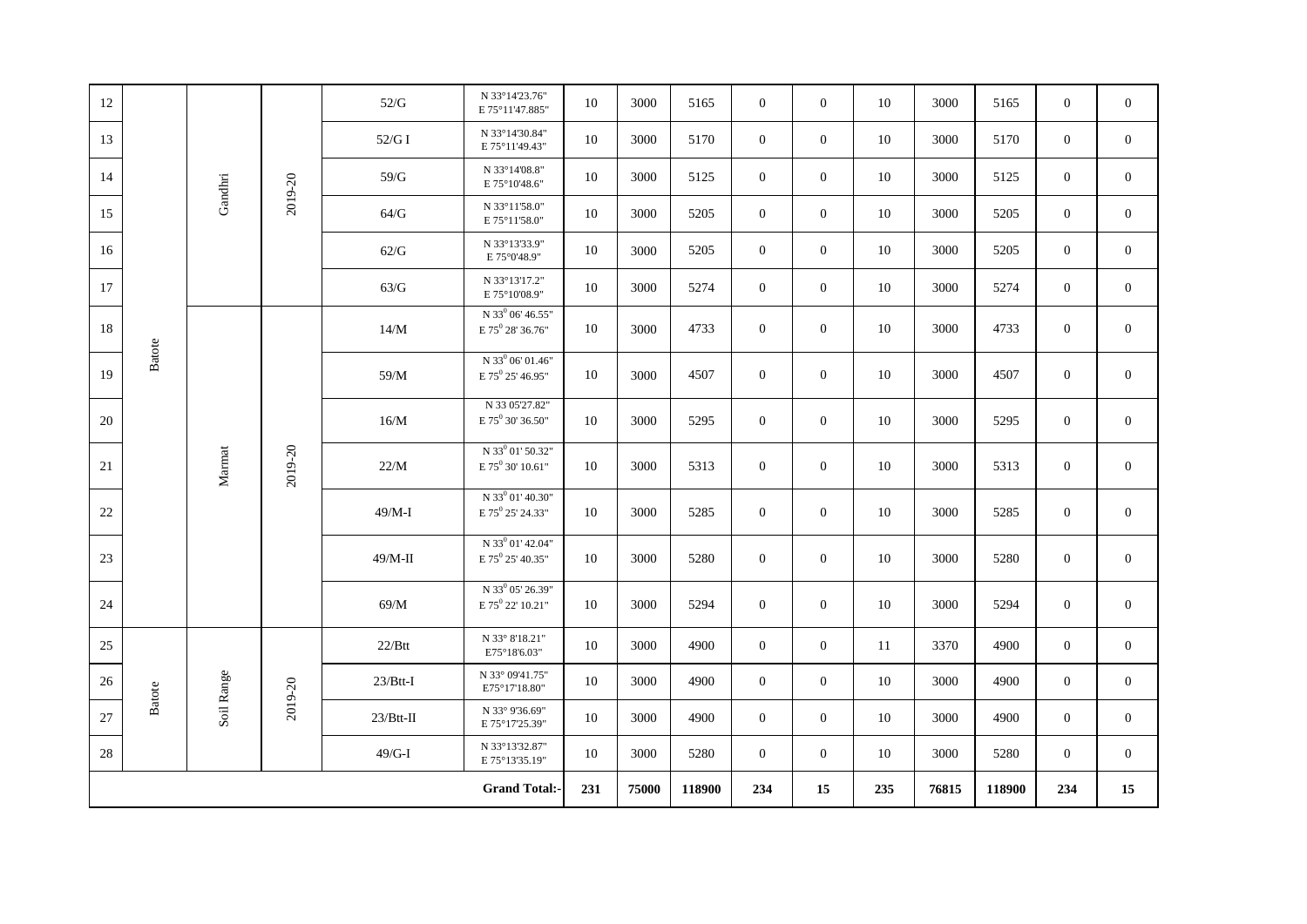| -1              |      |           |         | 54/Kunt-I     | 33°11'40" E<br>75°35'49.5" N                       | 10             | 0.031  | 0.055 | 0.000    | 0.000          | 10             | 0.031  | 0.055  | $\overline{0}$ | $\mathbf{0}$   |
|-----------------|------|-----------|---------|---------------|----------------------------------------------------|----------------|--------|-------|----------|----------------|----------------|--------|--------|----------------|----------------|
| 2               |      |           |         | $54$ /Kunt-II | 33°11'50" E<br>75°35'55.0" N                       | 10             | 0.030  | 0.054 | 0.000    | 0.000          | 10             | 0.030  | 0.054  | $\overline{0}$ | $\overline{0}$ |
| 3               |      | Kuntuwara |         | $55/K$ unt-I  | 33°12'11" E                                        | 10             | 0.031  | 0.056 | 0.000    | 0.000          | 10             | 0.031  | 0.0555 | $\overline{0}$ | $\overline{0}$ |
| $\overline{4}$  |      |           |         | 55Kunt-II     | 75°35'11" N<br>33°12'07" E                         | 10             | 0.031  | 0.053 | 0.000    | 0.000          | 10             | 0.031  | 0.0525 | $\overline{0}$ | $\overline{0}$ |
| 5               |      |           |         | $85/Sj$ -IA   | 75°35'25" N<br>33°11'3.86" E                       | 10             | 0.031  | 0.049 | 0.000    | 0.000          | 10             | 0.031  | 0.049  | $\overline{0}$ | $\mathbf{0}$   |
| 6               |      |           | 2018-19 | $85/Sj$ -IB   | 75°29'48.69" N<br>33°10'58.74" E<br>75°29'42.72" N | 10             | 0.030  | 0.049 | 0.000    | 0.000          | 10             | 0.030  | 0.0485 | $\overline{0}$ | $\mathbf{0}$   |
| $7\overline{ }$ |      | Siraj     |         | $85/Sj-IIA$   | 33°10'53.34" E<br>75°29'30.55" N                   | 10             | 0.031  | 0.051 | 0.000    | 0.000          | 10             | 0.031  | 0.0505 | $\overline{0}$ | $\overline{0}$ |
| 8               |      |           |         | $85/Sj-IIB$   | 33°10'47.75" E<br>75°29'22.76" N                   | 10             | 0.031  | 0.050 | 0.000    | 0.000          | 10             | 0.031  | 0.0495 | $\overline{0}$ | $\overline{0}$ |
| 9               |      |           |         | $9/Simbol-I$  | 33°21'47.87" E<br>75°36'48.35" N                   | 10             | 0.032  | 0.054 | 0.000    | 0.000          | 10             | 0.032  | 0.054  | $\overline{0}$ | $\mathbf{0}$   |
| 10              |      | Thakrai   |         | 9Simbol-II    | 33°21'40.16" E<br>75°38'55.75" N                   | 10             | 0.032  | 0.054 | 0.000    | 0.000          | 10             | 0.032  | 0.0535 | $\overline{0}$ | $\overline{0}$ |
|                 | Doda |           |         |               | <b>Total</b>                                       | <b>100</b>     | 0.309  | 0.522 | 0.000    | 0.000          | 100            | 0.3085 | 0.522  | $\bf{0}$       | $\bf{0}$       |
| $\mathbf{1}$    |      |           |         | 50/Kunt       | 33°12'46.28" E<br>75°37.75" N                      | 10             | 0.032  | 0.082 | $\Omega$ | $\overline{0}$ | 10             | 0.032  | 0.082  | $\overline{0}$ | $\mathbf{0}$   |
| 2               |      | Kuntuwara |         | $51/K$ unt    | 33°11'21.86" E<br>75°38.30" N                      | 10             | 0.0325 | 0.081 | $\Omega$ | $\overline{0}$ | 10             | 0.0325 | 0.081  | $\overline{0}$ | $\mathbf{0}$   |
| $\overline{3}$  |      |           |         | 38/Kiunt      | 33°09'0.76" E<br>75°46'7.22" N                     | 10             | 0.034  | 0.067 | $\Omega$ | $\overline{0}$ | 10             | 0.034  | 0.067  | $\overline{0}$ | $\mathbf{0}$   |
| $\overline{4}$  |      | Siraj     |         | $69/SJ-I$     | 33°10'48" E<br>75°33'11.5" N                       | 10             | 0.032  | 0.088 | $\Omega$ | $\Omega$       | 10             | 0.032  | 0.088  | $\overline{0}$ | $\theta$       |
| 5               |      |           | 2019-20 | $69/Sj-II$    | 33°10'51.67" E<br>75°32'50.7" N                    | 10             | 0.0335 | 0.086 | $\Omega$ | $\Omega$       | 10             | 0.0335 | 0.086  | $\overline{0}$ | $\overline{0}$ |
| 6               |      | Thakrai   |         | 4/Kesh-I      | 33°20'29" E<br>75°40'20.9" N                       | 10             | 0.03   | 0.077 | $\Omega$ | $\overline{0}$ | 10             | 0.03   | 0.077  | $\overline{0}$ | $\mathbf{0}$   |
| $\overline{7}$  |      |           |         | 4/Kesh-II     | 33°20'14" E<br>75°41'7.00" N                       | 10             | 0.03   | 0.077 | $\Omega$ | $\theta$       | 10             | 0.03   | 0.077  | $\overline{0}$ | $\mathbf{0}$   |
| 8               |      |           |         | 85/Sj         | 33°11'34.41" E<br>75°29.28" N                      | 8              | 0.032  | 0.065 | 35       | $\overline{0}$ | 8              | 0.032  | 0.065  | 35             | $\mathbf{0}$   |
| 9               |      | Siraj     |         | 85/Sj         | 33°11'36.16" E<br>75°29'16.58" N                   | 3              | 0.015  | 0.024 | 23       | $\overline{0}$ | 3              | 0.015  | 0.024  | 23             | $\mathbf{0}$   |
| 10              |      |           |         | 84/SJ         | 33°12'0.0" E<br>75°29'42.57" N                     | $\overline{4}$ | 0.025  | 0.034 | 28       | $\mathbf 0$    | $\overline{4}$ | 0.025  | 0.034  | 28             | $\mathbf 0$    |
|                 |      |           |         | <b>Total</b>  |                                                    | 85             | 0.296  | 0.681 | 86       | $\mathbf{0}$   | 85             | 0.296  | 0.681  | 86             | $\bf{0}$       |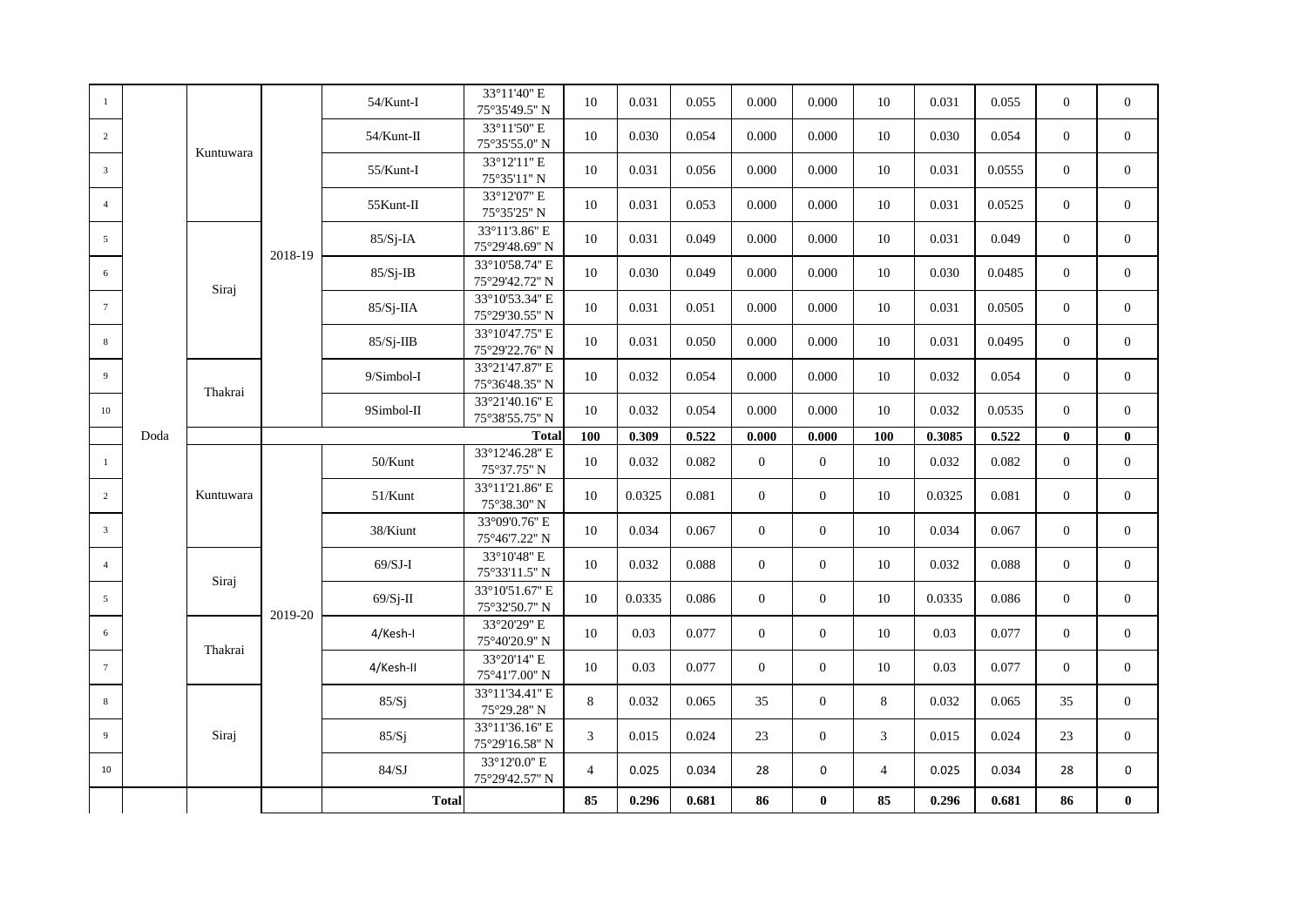| $\mathbf{1}$    |               |         |         |                                           | N. 33 59'06.26                   |                 |                |                 |                |                                |                |                |                 |              |                              |
|-----------------|---------------|---------|---------|-------------------------------------------|----------------------------------|-----------------|----------------|-----------------|----------------|--------------------------------|----------------|----------------|-----------------|--------------|------------------------------|
| 2               |               |         |         | Co. 73/Udh. Morh Camp                     | E. 75 11'08.24                   | 21              | 6500           | 21000           | 70             | $\overline{0}$                 | 21             | 6500           | 21000           | 70           | $\mathbf{0}$                 |
|                 |               |         |         |                                           | N. 33 01'30.85<br>E. 75 15'05.84 |                 |                |                 |                |                                |                |                |                 |              |                              |
| $\mathfrak{Z}$  |               |         |         | Co. 73/Udh. Prem Mandir                   |                                  | 10              | 3000           | 10000           | 70             | $\mathbf{0}$                   | 10             | 3000           | 10000           | 70           | $\mathbf{0}$                 |
|                 |               | Btt-Udh |         | Co. 89/Dudu. Chela Closure                | N. 33 03'01.51<br>E. 75 16'45.82 | 13              | 4000           | 15500           | 65             | $\overline{0}$                 | 13             | 4000           | 15500           | 65           | $\boldsymbol{0}$             |
| $\overline{4}$  |               | sector  |         |                                           |                                  |                 |                |                 |                |                                |                |                |                 |              |                              |
|                 |               |         |         | Co. 10/Btt. Santhoku Morh<br>$\mathbf{I}$ | N. 33 05'28.18<br>E. 75 19'55.76 | 2               | 1700           | 1807            | $\sim$         | $\overline{0}$                 | $\overline{2}$ | 1700           | 1807            | $\sim$       | $\mathbf{0}$                 |
| $5\overline{)}$ |               |         |         |                                           | N. 33 08'28.79                   |                 |                |                 |                |                                |                |                |                 |              |                              |
|                 |               |         |         | Co. 22/Btt. Lucky Dhaba                   | E. 75 18'05.15                   | 20              | 6000           | 19500           | 75             | $\overline{0}$                 | 20             | 6000           | 19500           | 75           | $\mathbf{0}$                 |
| 6               |               |         | 2018-19 |                                           | N. 33 10'31.03                   |                 |                |                 |                |                                |                |                |                 |              |                              |
|                 |               |         |         | Co. 28/Btt. Sarti II                      | E. 75 17'56.02                   | 18              | 5500           | 19000           | 80             | $\overline{0}$                 | 18             | 5500           | 19000           | 80           | $\mathbf{0}$                 |
| $7\overline{ }$ |               |         |         |                                           | N. 33 16'07.75                   |                 |                |                 |                |                                |                |                |                 |              |                              |
|                 |               |         |         | Co. 40/Rbn. Ghamdan                       | E. 75 11'28.08                   | 10              | 3000           | 11000           | 50             | $\overline{0}$                 | 10             | 3000           | 11000           | 50           | $\mathbf{0}$                 |
| 8               |               |         |         |                                           | N. 33 15'59.42                   |                 |                |                 |                |                                |                |                |                 |              |                              |
|                 | NH1A          | Rbn-Bnl |         | Co. 40/Rbn. Marog                         | E. 75 11'02.68                   | 5               | 1500           | 3950            | 30             | $\overline{0}$                 | 5              | 1500           | 3950            | 30           | $\mathbf{0}$                 |
| 9               | Project       | sector  |         |                                           | N. 33 21'25.09                   |                 |                |                 |                |                                |                |                |                 |              |                              |
| 10              | <b>Batote</b> |         |         | Co. 55/Bnl. Nachlana                      | E. 75 10'18.23                   | 16              | 5000           | 18000           | 70             | $\theta$                       | 16             | 5000           | 18000           | 70           | $\overline{0}$               |
|                 |               |         |         |                                           | N. 33 21'44.32                   |                 |                |                 |                |                                |                |                |                 |              |                              |
|                 |               |         |         | Co. 55/Bnl. Monla<br>Total.               | E. 75 11'02.29                   | 20<br>135       | 6200<br>42400  | 22000<br>141757 | 80<br>590      | $\overline{0}$<br>$\mathbf{0}$ | 20<br>135      | 6200<br>42400  | 22000<br>141757 | 80<br>590    | $\mathbf{0}$<br>$\mathbf{0}$ |
| $\mathbf{1}$    |               |         |         |                                           |                                  |                 |                |                 |                |                                |                |                |                 |              |                              |
|                 |               |         |         | Co.70/Udh. Shajalta                       | N. 32 56'49.44<br>E. 75 09'15.30 | $7\overline{ }$ | 2000           | 6000            | 60             | $\theta$                       | $\tau$         | 2000           | 6000            | 60           | $\overline{0}$               |
| 2               |               |         |         |                                           | N. 33 07'46.54                   |                 |                |                 |                |                                |                |                |                 |              |                              |
|                 |               |         |         | Co. 22/Btt. Nashri Tunnel                 | E. 75 17'34.10                   | $\overline{4}$  | 1200           | 5000            | 50             | $\mathbf{0}$                   | $\overline{4}$ | 1200           | 5000            | 50           | $\overline{0}$               |
| 3               |               |         |         | Co. 22/Btt. Nashri Forest                 | N. 33 07'53.85                   |                 |                |                 |                |                                |                |                |                 |              |                              |
|                 |               | Btt-Udh |         | <b>Check Post</b>                         | E. 75 17'48.06                   | 5               | 1500           | 5990            | $\overline{0}$ | $\overline{0}$                 | 5              | 1500           | 5990            | $\mathbf{0}$ | $\overline{0}$               |
| $\overline{4}$  |               | sector  | 2019-20 |                                           | N. 33 10'48.06                   |                 |                |                 |                |                                |                |                |                 |              |                              |
|                 |               |         |         | Co. 28/Btt. Peerah-I                      | E. 75 18'21.80                   | 13              | 4000           | 10500           | 50             | $\overline{0}$                 | 13             | 4000           | 10500           | 50           | $\overline{0}$               |
| $5\overline{)}$ |               |         |         |                                           | N. 32 57'28.55                   |                 |                |                 |                |                                |                |                |                 |              |                              |
| 6               |               |         |         | Co. 73/Udh. Ladoi Slip                    | E. 75 09'43.64                   | $\Omega$        | $\theta$       | 4000            | 80             | $\overline{0}$                 | $\overline{0}$ | $\overline{0}$ | 4000            | 80           | $\overline{0}$               |
|                 |               |         |         | Co. 73/Udh. Morh Slip-I                   | N. 32 58'51.67<br>E. 75 11'05.91 | $\overline{0}$  | $\overline{0}$ | 3000            | 60             | $\overline{0}$                 | $\overline{0}$ | $\overline{0}$ | 3000            | 60           | $\overline{0}$               |
|                 |               |         |         |                                           |                                  |                 |                |                 |                |                                |                |                |                 |              |                              |
| $7\phantom{.0}$ |               |         |         |                                           | N. 32 58'55.39                   |                 |                |                 |                |                                |                |                |                 |              |                              |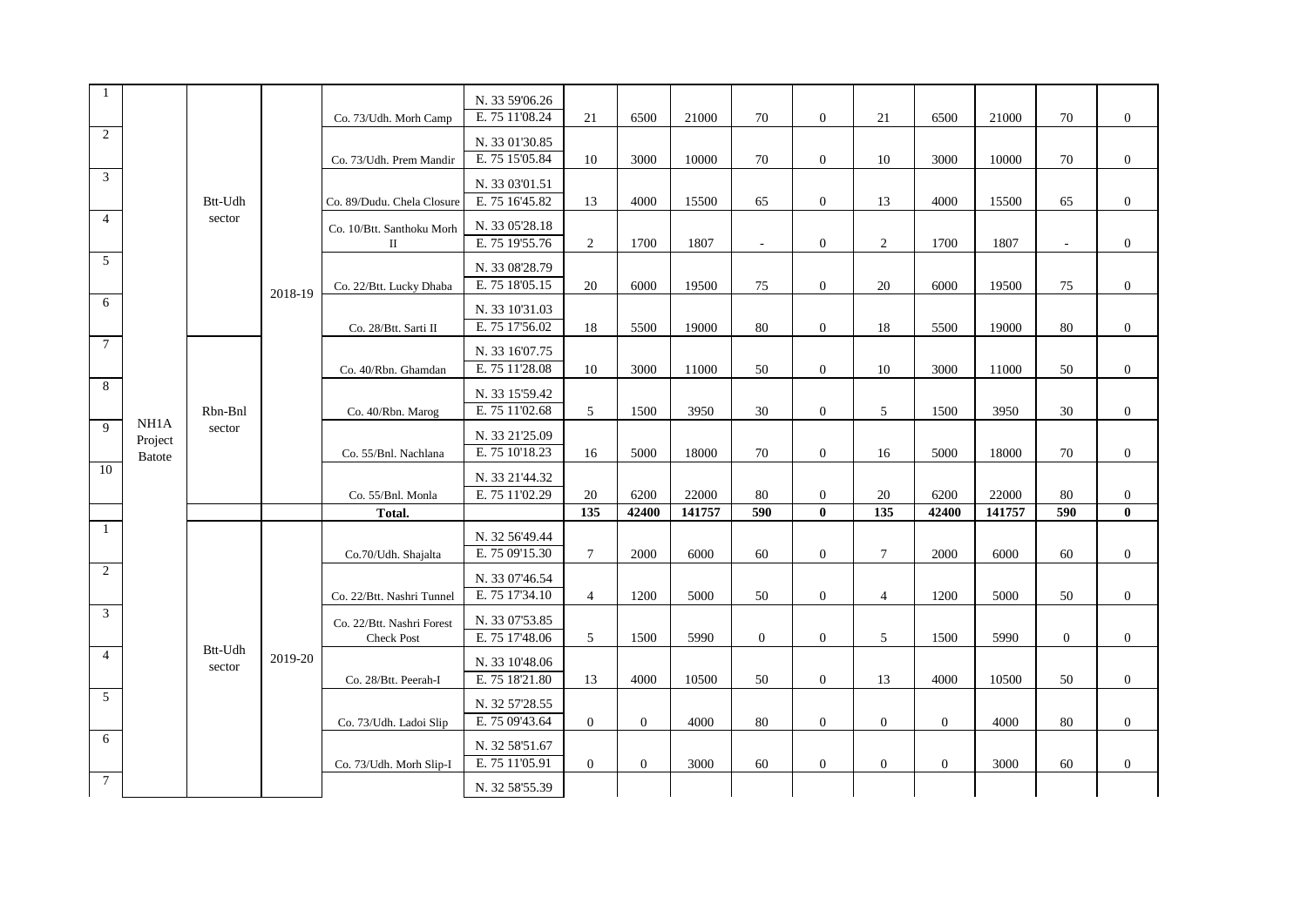| 8               |               |         |         | Co. 73/Udh. Morh Slip-II                   | E. 75 '11.04.06 | $\overline{0}$ | $\overline{0}$ | 4000           | 80             | $\overline{0}$ | $\overline{0}$   | $\overline{0}$ | 4000           | 80             | $\mathbf{0}$     |
|-----------------|---------------|---------|---------|--------------------------------------------|-----------------|----------------|----------------|----------------|----------------|----------------|------------------|----------------|----------------|----------------|------------------|
|                 |               |         |         |                                            | N. 32 59'40.21  |                |                |                |                |                |                  |                |                |                |                  |
| 9               |               |         |         | Co. 73/Udh. Tordi Slip                     | E. 75 '11.54.38 | $\overline{0}$ | $\overline{0}$ | 4000           | 80             | $\overline{0}$ | $\mathbf{0}$     | $\mathbf{0}$   | 4000           | 80             | $\mathbf{0}$     |
|                 |               | Btt-Udh |         |                                            | N. 33 00'39.92  |                |                |                |                |                |                  |                |                |                |                  |
|                 |               | sector  |         | Co. 73/Udh. Ban Slip                       | E. 75 '13.23.18 | $\overline{0}$ | $\overline{0}$ | 4000           | 90             | $\mathbf{0}$   | $\boldsymbol{0}$ | $\mathbf{0}$   | 4000           | $90\,$         | $\boldsymbol{0}$ |
| 10              |               |         |         |                                            | N. 33 09'15.91  |                |                |                |                |                |                  |                |                |                |                  |
|                 |               |         |         | Co. 23/Btt. Sarga Old<br>closure (1997-98) | E. 75 18'31.82  | $\Omega$       | $\overline{0}$ | $\overline{0}$ | 80             | 20             | $\mathbf{0}$     | $\overline{0}$ | $\overline{0}$ | 80             | 20               |
| 11              |               |         |         |                                            |                 |                |                |                |                |                |                  |                |                |                |                  |
|                 |               |         |         | Co. 23/Btt. Dhalwas Old                    | N. 33 08'90.14  |                |                |                |                |                |                  |                |                |                |                  |
|                 |               |         |         | closure (2001-02)                          | E. 75 18'12.30. | $\overline{0}$ | $\overline{0}$ | $\overline{0}$ | 90             | 15             | $\overline{0}$   | $\overline{0}$ | $\overline{0}$ | 90             | 15               |
| 12              |               |         |         |                                            | N. 33 18'36.72  |                |                |                |                |                |                  |                |                |                |                  |
|                 |               |         |         | Co. 38/Rbn. Badwan                         | E. 75 11'27.93  | $\overline{7}$ | 2000           | 6000           | 85             | $\overline{0}$ | $\tau$           | 2000           | 6000           | 85             | $\mathbf{0}$     |
| 13              |               |         |         |                                            |                 |                |                |                |                |                |                  |                |                |                |                  |
|                 |               |         |         |                                            | N. 33 30'17.48  |                |                |                |                |                |                  |                |                |                |                  |
|                 | NH1A          |         |         | Co. 47/Bnl. Shaitan Nallah                 | E. 75 11'15.99  | $\tau$         | 2000           | 9000           | 60             | $\mathbf{0}$   | $\tau$           | 2000           | $\mathbf{0}$   | 60             | $\mathbf{0}$     |
| 14              | Project       |         | 2019-20 |                                            | N. 33 22'06.01  |                |                |                |                |                |                  |                |                |                |                  |
|                 | <b>Batote</b> |         |         | Co. 55/Bnl. Wagan<br>(Sherbeebi)           | E. 75 11'32.32  | 6              | 2000           | 5000           | 60             | 14             | 6                | 2000           | 5000           | 60             | 14               |
| 15              |               |         |         |                                            |                 |                |                |                |                |                |                  |                |                |                |                  |
|                 |               |         |         |                                            | N. 33 13'31.86  |                |                |                |                |                |                  |                |                |                |                  |
|                 |               |         |         | Co. 46/Rbn. Mehar Slip-I                   | E. 75 16'00.34  | $\overline{0}$ | $\overline{0}$ | 1000           | 90             | 18             | $\mathbf{0}$     | $\mathbf{0}$   | 1000           | 90             | 18               |
| 16              |               | Rbn-Bnl |         |                                            | N. 33 13'41.66  |                |                |                |                |                |                  |                |                |                |                  |
|                 |               | sector  |         | Co. 46/Rbn. Mehar Slip-II                  | E. 75 15'59.31  | $\overline{0}$ | $\overline{0}$ | 1000           | $\overline{0}$ | 22             | $\overline{0}$   | $\overline{0}$ | 1000           | $\mathbf{0}$   | 22               |
| 17              |               |         |         |                                            |                 |                |                |                |                |                |                  |                |                |                |                  |
|                 |               |         |         |                                            | N. 33 13'41,71  |                |                |                |                |                |                  |                |                |                |                  |
|                 |               |         |         | Co. 46/Rbn. Mehar Nallah                   | E. 75 16'09.01  | $\Omega$       | $\overline{0}$ | 1000           | $\Omega$       | 20             | $\overline{0}$   | $\overline{0}$ | 1000           | $\overline{0}$ | 20               |
| 18              |               |         |         |                                            | N. 33 30'29.06  |                |                |                |                |                |                  |                |                |                |                  |
|                 |               |         |         | Co. 47/Bnl. Shaitan Nallah<br>slip-I       | E. 75 11'18.05  | $\overline{0}$ | $\overline{0}$ | $\overline{0}$ | 70             | 18             | $\mathbf{0}$     | $\mathbf{0}$   | $\overline{0}$ | 70             | 18               |
| 19              |               |         |         |                                            |                 |                |                |                |                |                |                  |                |                |                |                  |
|                 |               |         |         | Co. 47/Bnl. Shaitan Nallah                 | N. 33 30'11.20  |                |                |                |                |                |                  |                |                |                |                  |
|                 |               |         |         | slip-II                                    | E. 75 11'29.40  | $\overline{0}$ | $\overline{0}$ | $\overline{0}$ | 75             | 22             | $\overline{0}$   | $\overline{0}$ | $\overline{0}$ | 75             | 22               |
| $\overline{20}$ |               |         |         |                                            | N. 33 30'22.80  |                |                |                |                |                |                  |                |                |                |                  |
|                 |               |         |         | Co. 47/Bnl. Shaitan Nallah<br>slip-III     | E. 75 11'11.70. | $\mathbf{0}$   | $\overline{0}$ | $\overline{0}$ | 65             | 19             | $\mathbf{0}$     | $\overline{0}$ | $\mathbf{0}$   | 65             | 19               |
|                 |               |         |         | Total.                                     |                 | 49             | 14700          | 69490          | 1225           | 168            | 49               | 14700          | 60490          | 1225           | 168              |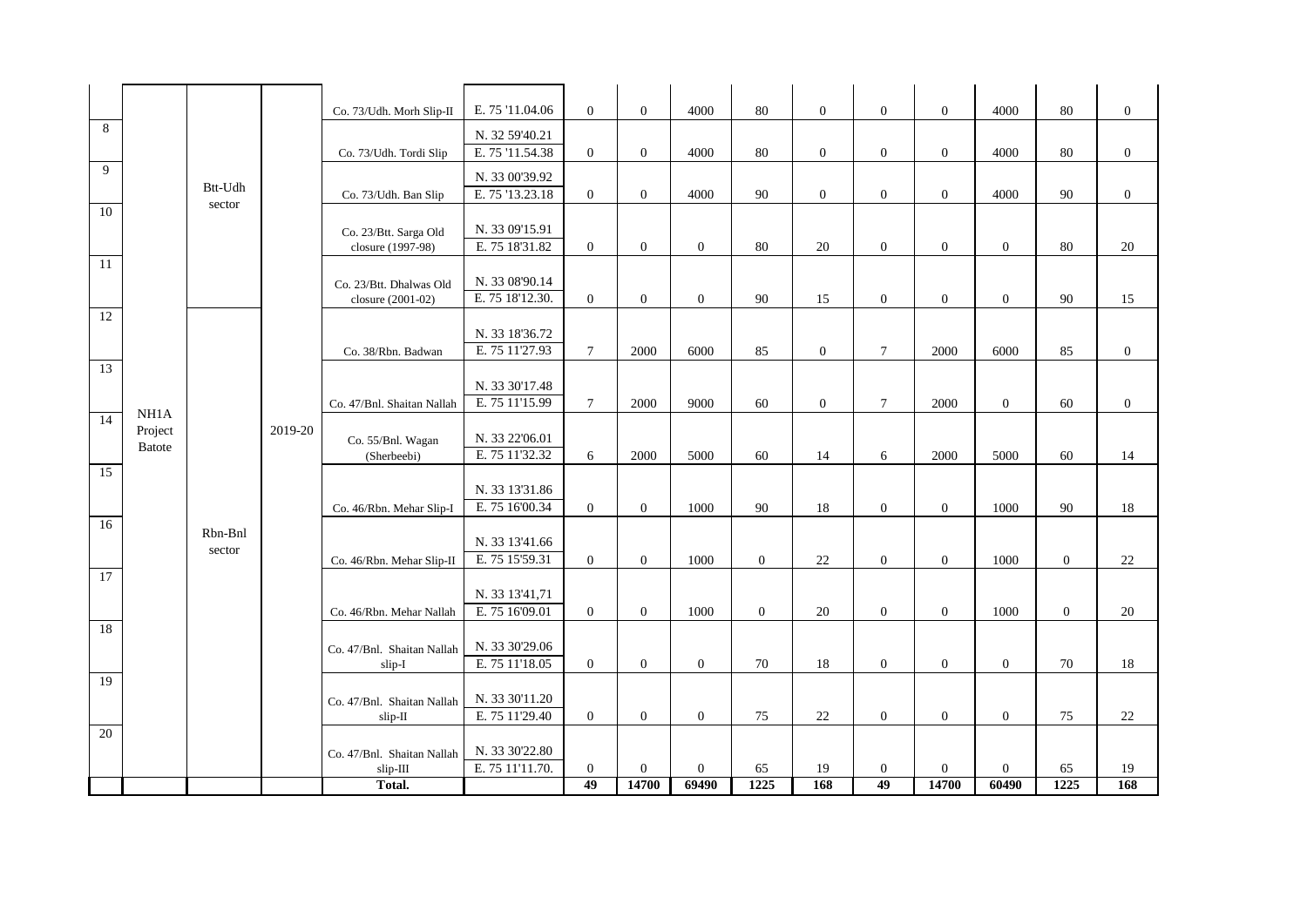| $\overline{1}$  |        | Dachhan |         | 19a/D              | 33 <sup>0</sup> 36' 15.81"N<br>75 <sup>0</sup> 44' 55.74"E | 20             | 6000  | 0.18   | $\Omega$       | $\Omega$       | 20             | 6000  | 0.18   | $\Omega$       | $\theta$       |
|-----------------|--------|---------|---------|--------------------|------------------------------------------------------------|----------------|-------|--------|----------------|----------------|----------------|-------|--------|----------------|----------------|
| $\overline{2}$  |        | Marwah  |         | $69/M$             | 33 <sup>0</sup> 41'04.07"N<br>75 <sup>0</sup> 43' 29.38"E  | 20             | 6000  | 0.19   | $\overline{0}$ | $\overline{0}$ | 20             | 6000  | 0.19   | $\overline{0}$ | $\mathbf{0}$   |
| 3               |        | Udil    | 2018-19 | 33a/U              | 33 <sup>0</sup> 24' 51.36"N<br>75°37' 09.00"E              | 20             | 6000  | 0.16   | $\overline{0}$ | $\overline{0}$ | 20             | 6000  | 0.16   | $\overline{0}$ | $\mathbf{0}$   |
| $\overline{4}$  |        |         |         | 81a/U              | 33°30' 38.98"N<br>75°35′ 03.74"E                           | 20             | 6000  | 0.17   | $\overline{0}$ | $\overline{0}$ | 20             | 6000  | 0.17   | $\overline{0}$ | $\overline{0}$ |
|                 |        |         |         |                    | Sub-Total                                                  | 80             | 24000 | 0.7    | $\mathbf{0}$   | $\mathbf{0}$   | 80             | 24000 | 0.70   |                |                |
| 5               |        | Udil    |         | 61/U               | 33°27'52.20"N<br>75°33'46.96"E                             | 20             | 6000  | 0.22   | $\overline{0}$ | $\overline{0}$ | 20             | 6000  | 0.085  | $\overline{0}$ | $\overline{0}$ |
| 6               |        |         |         | 34b/U              | 33°23'54.39"N<br>75°38'17.67"E                             | 20             | 6000  | 0.22   | $\overline{0}$ | $\overline{0}$ | 20             | 6000  | 0.10   | $\mathbf{0}$   | $\mathbf{0}$   |
| $7\phantom{.0}$ |        | Marwah  |         | 5/M                | 33°40'23.53"N<br>75°42'15.37"E                             | 20             | 6000  | 0.22   | $\overline{0}$ | $\overline{0}$ | 20             | 6000  | 0.22   | $\overline{0}$ | $\overline{0}$ |
| 8               |        |         |         | 31a/D              | 33°26'47.75"N<br>75°51'56.40"E                             | 20             | 6000  | 0.22   | $\overline{0}$ | $\overline{0}$ | 20             | 6000  | 0.22   | $\overline{0}$ | $\mathbf{0}$   |
| 9               | Marwah | Udil    |         | $48 / U$           | 33°24'18.86"N<br>75°35'18.48"E                             | 20             | 6000  | 0.22   | $\overline{0}$ | $\overline{0}$ | 20             | 6000  | 0.22   | $\mathbf{0}$   | $\overline{0}$ |
| 10              |        |         |         | 126/U              | 33°26'33.02"N<br>75°41'39.59"E                             | 20             | 6000  | 0.21   | $\theta$       | $\Omega$       | 20             | 6000  | 0.135  | $\mathbf{0}$   | $\mathbf{0}$   |
| 11              |        |         | 2019-20 | 90c/U              | 33°31'20.7"N<br>75°35'37.0"E                               | 20             | 6000  | 0.21   | $\theta$       | $\Omega$       | 20             | 6000  | 0.21   | $\overline{0}$ | $\overline{0}$ |
| 12              |        | Dachhan |         | 39a/D              | 33°24'38.08"N<br>75°43'51.7"E                              | 20             | 6000  | 0.04   | $\Omega$       | $\Omega$       | 20             | 6000  | 0.04   | $\overline{0}$ | $\overline{0}$ |
| 13              |        | Marwah  |         | 71/M               | 33°40'16.40"N<br>75°47'34.79"E                             | 20             | 6000  | 0.19   | $\Omega$       | $\Omega$       | 20             | 6000  | 0.19   | $\overline{0}$ | $\overline{0}$ |
| 14              |        | Udil    |         | 80 <sub>b</sub> /U | 33°30'36.4"N<br>75°34'34.3"N                               | $\overline{4}$ | 1200  | 0.015  | $\theta$       | $\overline{0}$ | $\overline{4}$ | 1200  | 0.015  | $\overline{0}$ | $\overline{0}$ |
| 15              |        |         |         | 80a/U              | 33°30'41.55"N<br>75°34'47.96"E                             | 2              | 600   | 0.005  | $\theta$       | $\Omega$       | 2              | 600   | 0.005  | $\overline{0}$ | $\overline{0}$ |
| 16              |        |         |         | $82/$ U            | 33°31'48.37"N<br>75°35'10.50"E                             | $\overline{4}$ | 1000  | 0.015  | $\Omega$       | $\Omega$       | $\overline{4}$ | 1000  | 0.015  | $\overline{0}$ | $\overline{0}$ |
| 17              |        |         |         | 97c/U              | 33°28'10.66"N<br>75°35'27.24"E                             | 4.5            | 1400  | 0.0163 | $\overline{0}$ | $\overline{0}$ | 4.5            | 1400  | 0.0163 | $\mathbf{0}$   | $\overline{0}$ |
| 18              |        |         |         | 97c/U              | 33°28'31.68"N<br>75°35'23.43"E                             | 4.5            | 1400  | 0.016  | $\Omega$       | $\Omega$       | 4.5            | 1400  | 0.016  | $\overline{0}$ | $\overline{0}$ |
|                 |        |         |         |                    |                                                            | 199            | 59600 | 1.8173 | $\bf{0}$       | $\bf{0}$       | 199            | 59600 | 1.4873 | $\bf{0}$       | $\bf{0}$       |
|                 |        |         |         |                    | G.Total                                                    | 279            | 83600 | 2.5173 | $\bf{0}$       | $\mathbf{0}$   | 279            | 83600 | 2.1873 | $\mathbf{0}$   | $\bf{0}$       |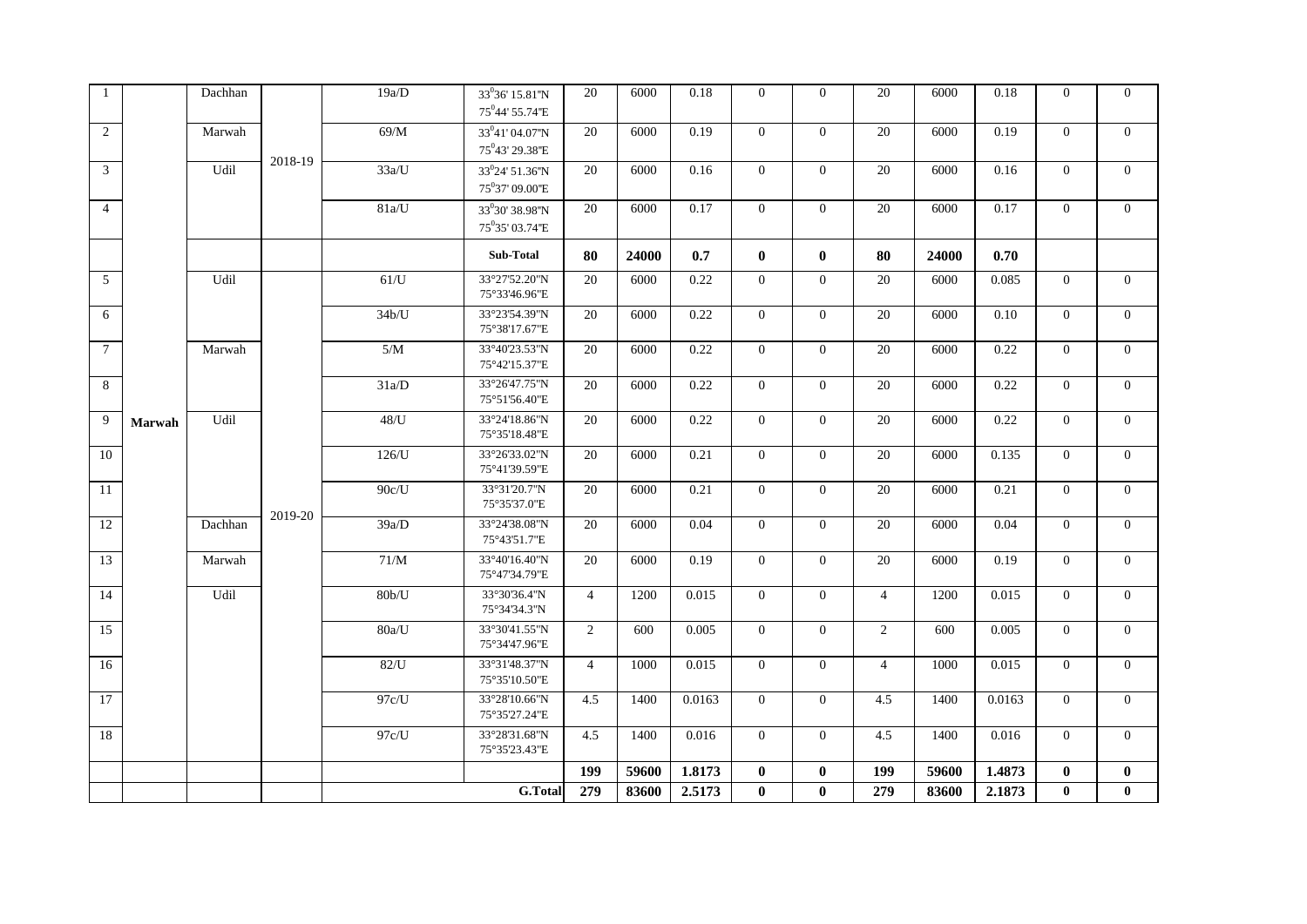|                |          |          |                          | $18/K$ | 33º 09' 31.50" N<br>75° 48′ 06.45′ E          | 18  | 5400  | 0.05                     | $\overline{0}$ | $\overline{0}$ | 18  | 5400  | 0.05                                           | $\overline{0}$ | $\overline{0}$ |
|----------------|----------|----------|--------------------------|--------|-----------------------------------------------|-----|-------|--------------------------|----------------|----------------|-----|-------|------------------------------------------------|----------------|----------------|
|                |          | Kishtwar |                          | 43/K   | 33º 13' 34.12" N<br>$75^{\rm o}$ 52' 48.84' E | 18  | 5400  | 0.05                     | $\overline{0}$ | $\overline{0}$ | 18  | 5400  | 0.05                                           | $\overline{0}$ | $\overline{0}$ |
|                |          |          |                          | 58/K   | 33º 17' 01.11" N<br>75° 47' 30.41' E          | 16  | 4800  | 0.045                    | $\overline{0}$ | $\overline{0}$ | 16  | 4800  | 0.045                                          | $\overline{0}$ | $\overline{0}$ |
| 1              |          | Nagseni  | 2018-19                  | 2a/N   | 33º 22' 05.35" N<br>75° 49' 53.05' E          | 18  | 5400  | 0.045                    | $\overline{0}$ | $\overline{0}$ | 18  | 5400  | 0.045                                          | $\overline{0}$ | $\overline{0}$ |
|                |          |          |                          | 15a/N  | 33º 19' 00.31" N<br>75° 52′ 18.53′ E          | 15  | 4500  | 0.045                    | $\overline{0}$ | $\overline{0}$ | 15  | 4500  | 0.045                                          | $\overline{0}$ | $\overline{0}$ |
|                |          | Paddar   |                          | 2b/P   | 33º 22' 24.83" N<br>$75^{\rm o}$ 12' 41.18' E | 18  | 5400  | 0.048                    | $\Omega$       | $\overline{0}$ | 18  | 5400  | 0.048                                          | $\overline{0}$ | $\overline{0}$ |
|                |          |          |                          | 13/P   | 33º 09' 35.05" N<br>75° 18′ 15.60′ E          | 16  | 4800  | 0.045                    | $\overline{0}$ | $\overline{0}$ | 16  | 4800  | 0.045                                          | $\overline{0}$ | $\overline{0}$ |
|                |          | Soil     |                          | 67/K   | 33° 14′ 52.41" N<br>75° 46' 50.48' E          | 15  | 4500  | 0.045                    | $\overline{0}$ | $\overline{0}$ | 15  | 4500  | 0.045                                          | $\overline{0}$ | $\overline{0}$ |
|                |          |          |                          | Total: |                                               | 134 | 40200 | 0.373                    | $\mathbf{0}$   | $\bf{0}$       | 134 | 40200 | 0.373                                          | $\bf{0}$       | $\bf{0}$       |
|                | Kishtwar |          |                          | 52/K   | 33º 14' 29.37" N<br>75° 49' 14.61' E          | 15  | 4500  | 0.09                     | $\overline{0}$ | $\mathbf{0}$   | 15  | 4500  | 0.09                                           | $\overline{0}$ | $\overline{0}$ |
|                |          | Kishtwar |                          | 34/K   | 33° 10' 48.11" N<br>75° 54' 11.48' E          | 25  | 7500  | 0.11                     | $\Omega$       | $\theta$       | 10  | 3000  | 0.02                                           | $\overline{0}$ | $\overline{0}$ |
|                |          |          |                          | 35/K   | 33º 10' 42.87" N<br>75° 53' 53.56' E          | 15  | 4500  | 0.085                    | $\overline{0}$ | $\overline{0}$ | 10  | 3000  | 0.085                                          | $\overline{0}$ | $\overline{0}$ |
|                |          |          | (upto ending $01/2020$ ) | 16/K   | 33° 09' 09.13" N<br>75° 57' 00.71' E          | 15  | 4500  | 0.085                    | $\overline{0}$ | $\mathbf{0}$   | 10  | 3000  | 0.03                                           | $\overline{0}$ | $\mathbf{0}$   |
| $\overline{2}$ |          |          |                          | 3c/N   | 33° 21′ 48.06" N<br>75° 52′ 44.22′ E          | 15  | 4500  | 0.09                     | $\theta$       | $\theta$       | 15  | 4500  | 0.09                                           | $\overline{0}$ | $\overline{0}$ |
|                |          | Nagseni  |                          | 20b/N  | 33º 21' 36.46" N<br>75° 46' 33.87' E          | 15  | 4500  | 0.09                     | $\overline{0}$ | $\overline{0}$ | 12  | 3600  | 0.09                                           | $\overline{0}$ | $\mathbf{0}$   |
|                |          | Paddar   | 2019-20                  | 40a/P  | 33º 19' 34.10" N                              | 15  | 4500  | 0.085                    | $\Omega$       | $\overline{0}$ | 10  | 3000  | 0.05                                           | $\overline{0}$ | $\overline{0}$ |
|                |          |          |                          |        | 76° 02′ 49.46′ E                              |     |       | $+0.1644$<br><b>NTFP</b> |                |                |     |       | $+0.10$<br><b>NTFP</b>                         |                |                |
|                |          | Soil     |                          | 67/K   | 33º 13' 37.75" N<br>75° 47' 35.62' E          | 15  | 4500  | 0.09                     | $\Omega$       | $\theta$       | 15  | 4500  | 0.09                                           | $\overline{0}$ | $\overline{0}$ |
|                |          |          |                          | Total: |                                               | 130 | 39000 | 0.725                    | $\mathbf{0}$   | $\mathbf{0}$   | 97  | 29100 | 0.545                                          | $\bf{0}$       | $\bf{0}$       |
|                |          |          |                          |        |                                               |     |       | $+0.1644$<br><b>NTFP</b> |                |                |     |       | $+0.10$<br>$\ensuremath{\textbf{NTFP}}\xspace$ |                |                |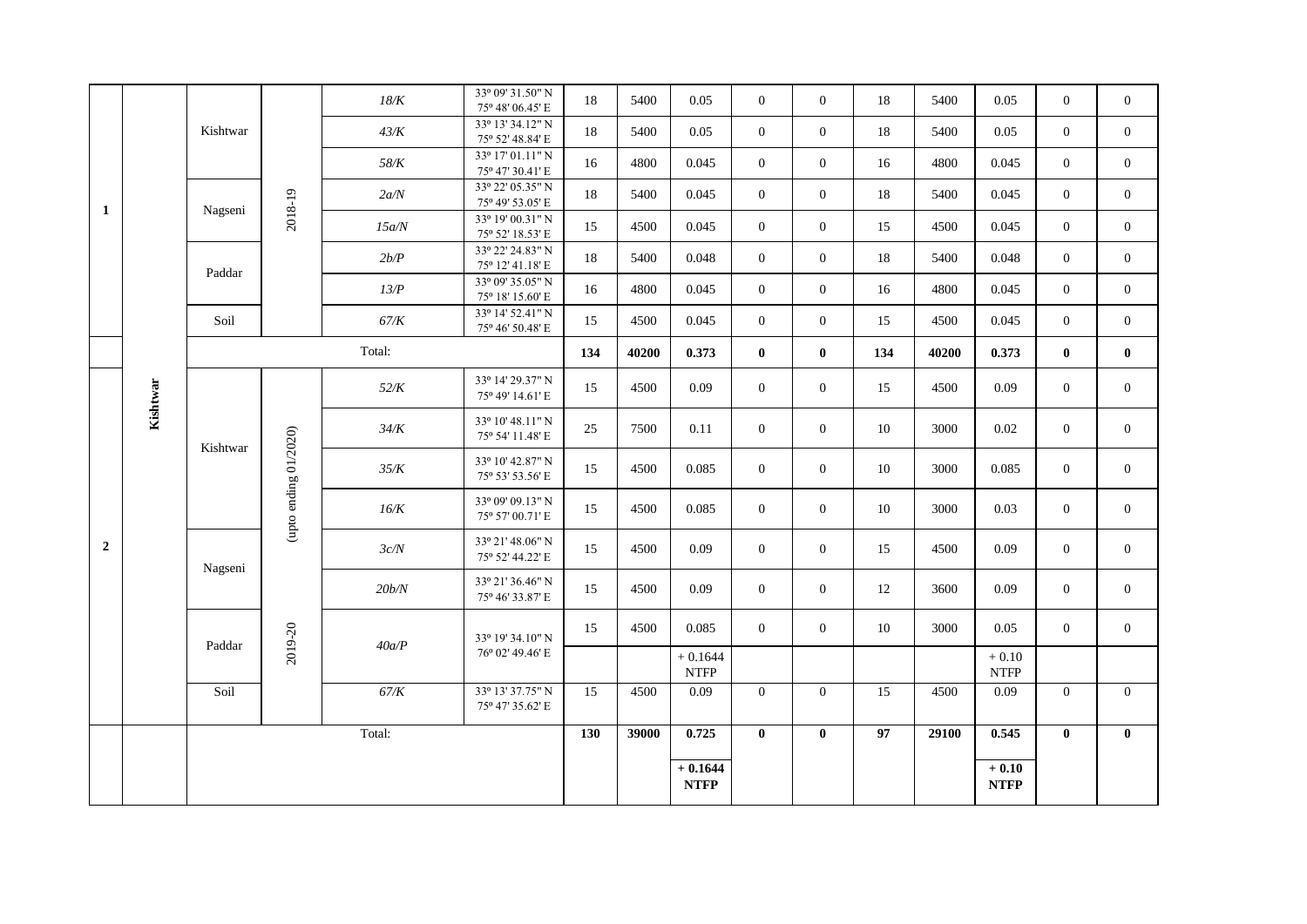| $\mathbf{1}$    |           |        |         | Thuba, 11/N        | 33 <sup>0</sup> 00'10.31" N<br>$75^0$ 43'12.35" E          | $\overline{4}$ | 1200 | $\mathbf{0}$ | $\mathbf{0}$   | $\sim$                   | $\overline{4}$ | 1200 | $\mathbf{0}$ | $\mathbf{0}$     | $\omega$                 |
|-----------------|-----------|--------|---------|--------------------|------------------------------------------------------------|----------------|------|--------------|----------------|--------------------------|----------------|------|--------------|------------------|--------------------------|
| $\overline{2}$  |           |        |         | Kakol-12/N         | 33 <sup>0</sup> 00'15.3" N<br>75 <sup>0</sup> 44'22.2" E   | $\overline{4}$ | 1200 | 1596         | $\mathbf{0}$   | $\overline{\phantom{a}}$ | $\overline{4}$ | 1200 | 1596         | $\mathbf{0}$     | $\overline{\phantom{a}}$ |
| 3               |           |        |         | Bhadrote-35/N (A)  | 32 <sup>0</sup> '59'44.86" N<br>$75^0$ 43'13.77" E         | $\overline{4}$ | 1200 | 1510         | $\mathbf{0}$   | ÷,                       | $\overline{4}$ | 1200 | 1510         | $\mathbf{0}$     | $\sim$                   |
| $\overline{4}$  |           |        |         | Bhadrote- 35/N (B) | 33 <sup>0</sup> 03'15.5" N<br>$75^0$ 40'44.8" E            | $\overline{4}$ | 1200 | 1580         | $\mathbf{0}$   | $\sim$                   | $\overline{4}$ | 1200 | 1580         | $\mathbf{0}$     | $\overline{\phantom{a}}$ |
| 5               |           | Neeru  |         | Basti- $40/N$      | 33 <sup>0</sup> 03'02.9" N<br>$75^0$ 36'25.2" E            | $\overline{4}$ | 1200 | 1600         | $\mathbf{0}$   | ÷.                       | $\overline{4}$ | 1200 | 1600         | $\boldsymbol{0}$ | $\sim$                   |
| 6               |           |        |         | Nalthi-44/N        | 32°57'08.88" N<br>75 <sup>0</sup> 43'29.7" E               | 15             | 4500 | 6730         | $\overline{0}$ | $\sim$                   | 15             | 4500 | 6730         | $\mathbf{0}$     | $\overline{\phantom{a}}$ |
| $7\phantom{.0}$ |           |        |         | Dandi-57/N         | 33 <sup>0</sup> 05'54.5" N<br>75 <sup>0</sup> 47'49.9" E   | $\overline{4}$ | 1200 | 1610         | $\mathbf{0}$   | $\bar{a}$                | $\overline{4}$ | 1200 | 1610         | $\boldsymbol{0}$ | $\bar{a}$                |
| 8               |           |        |         | Hanga-58/N         | 33 <sup>0</sup> 01'59.57" N<br>$76^0$ 00'20.56" E          | $\overline{4}$ | 1200 | 1600         | $\mathbf{0}$   | $\overline{\phantom{a}}$ | $\overline{4}$ | 1200 | 1600         | $\mathbf{0}$     | $\bar{a}$                |
| 9               | Bhaderwah |        | 2018-19 | Draina-4/K (A)     | 33 <sup>0</sup> 04'51.65" N<br>75 <sup>0</sup> 36'42.45" E | $\overline{4}$ | 1200 | 1590         | $\mathbf{0}$   |                          | $\overline{4}$ | 1200 | 1590         | $\mathbf{0}$     |                          |
| 10              |           |        |         | Draina-4/K (B)     | 33 <sup>0</sup> 04'34.85" N<br>$75^0$ 36'54.92" E          | $\overline{4}$ | 1200 | 1600         | $\mathbf{0}$   |                          | $\overline{4}$ | 1200 | 1600         | $\mathbf{0}$     |                          |
| 11              |           |        |         | Ludharbaina-53/K   | 33 <sup>0</sup> 03'02.9" N<br>$75^0$ 36'25.2" E            | $\overline{4}$ | 1200 | 1600         | $\overline{0}$ |                          | $\overline{4}$ | 1200 | 1600         | $\mathbf{0}$     |                          |
| 12              |           |        |         | Pul-Doda- 1/M (A)  | 33 <sup>0</sup> 07'57.19" N<br>75 <sup>0</sup> 33'11.04" E | $\overline{4}$ | 1200 | 1580         | $\mathbf{0}$   |                          | $\overline{4}$ | 1200 | 1580         | $\mathbf{0}$     |                          |
| 13              |           | Kellar |         | Pul-Doda- 1/M (B)  | 33 <sup>0</sup> 08'02.34" N<br>75 <sup>0</sup> 32'15.10" E | $\overline{4}$ | 1200 | 1620         | $\overline{0}$ |                          | $\overline{4}$ | 1200 | 1620         | $\boldsymbol{0}$ |                          |
| 14              |           |        |         | Pul-Doda- 1/M (C)  | 33 <sup>0</sup> 07'56.18" N<br>75 <sup>0</sup> 33'11.17" E | $\overline{4}$ | 1200 | 1600         | $\overline{0}$ |                          | $\overline{4}$ | 1200 | 1600         | $\mathbf{0}$     |                          |
| 15              |           |        |         | Shiya-2/M          | 33 <sup>0</sup> 06'10.99" N<br>$75^0$ 32'58.64" E          | $\overline{4}$ | 1200 | 1600         | $\mathbf{0}$   |                          | $\overline{4}$ | 1200 | 1600         | $\mathbf{0}$     |                          |
| 16              |           |        |         | Malothi-54/K       | 33 <sup>0</sup> 02'53.68" N<br>75 <sup>0</sup> 35'37.15" E | 15             | 4500 | 6670         | $\overline{0}$ |                          | 15             | 4500 | 6670         | $\overline{0}$   |                          |
| 17              |           |        |         | Gurakha-8/K        | 33 <sup>0</sup> 03'45.39" N<br>$75^0$ 39'49.28" E          | $\overline{4}$ | 1200 | 1590         | $\mathbf{0}$   |                          | $\overline{4}$ | 1200 | 1590         | $\mathbf{0}$     |                          |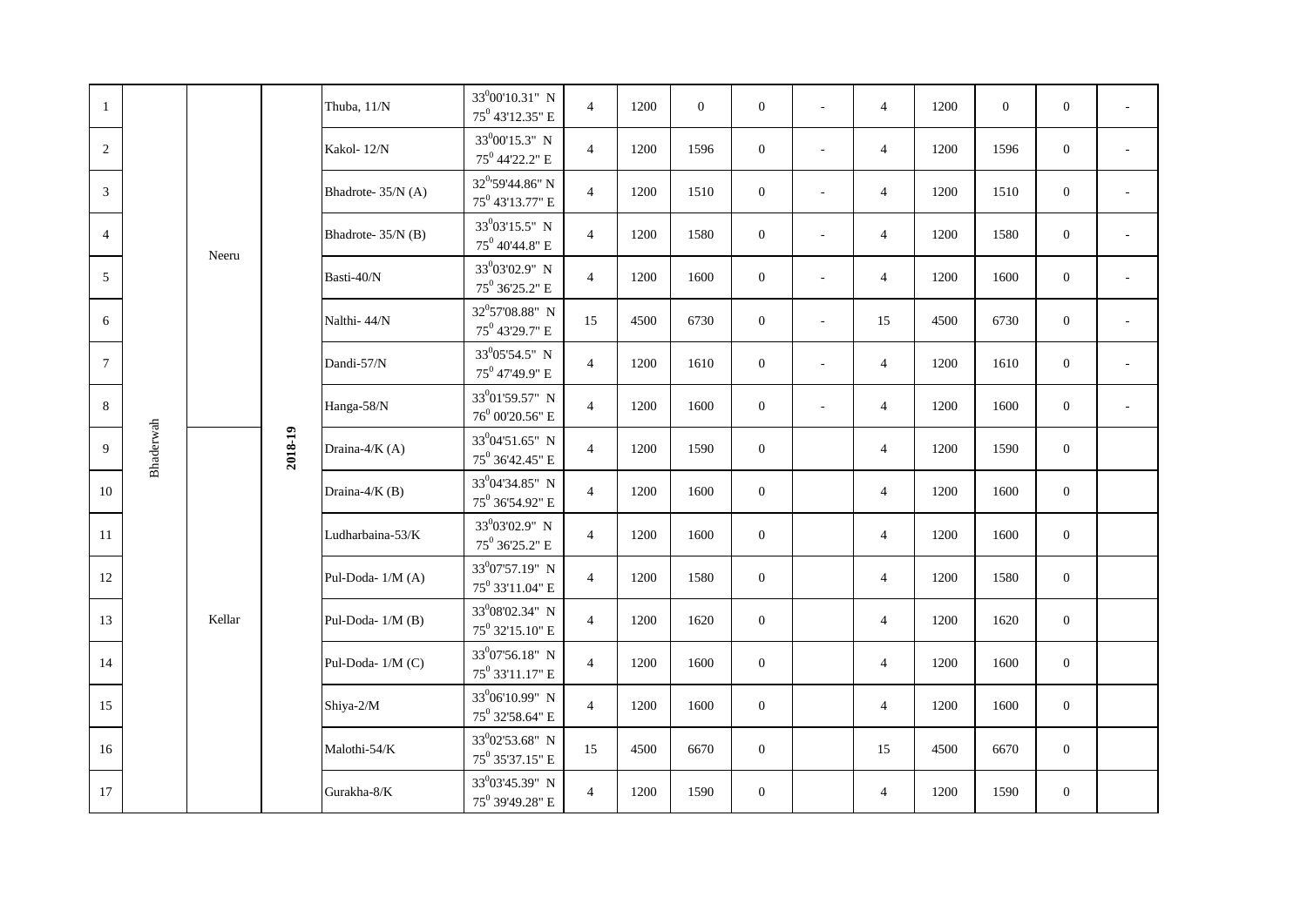| 18 |           |          |         | Dhadkai-1/Jai (A) | 33 <sup>0</sup> 03'47.18" N<br>75 <sup>0</sup> 39'47.36" E | 15             | 4500  | 6750  | $\overline{0}$ | 15             | 4500  | 6750  | $\mathbf{0}$     |  |
|----|-----------|----------|---------|-------------------|------------------------------------------------------------|----------------|-------|-------|----------------|----------------|-------|-------|------------------|--|
| 19 |           |          |         | Wuthlab-5/Jai (A) | $33^004'16.6''$ N<br>75 <sup>0</sup> 52'43.9" E            | $\overline{4}$ | 1200  | 1580  | $\overline{0}$ | $\overline{4}$ | 1200  | 1580  | $\mathbf{0}$     |  |
| 20 |           |          |         | Wuthlab-5/Jai (B) | $33^004'05.4"$ N<br>$75^0$ 52'10.2" E                      | $\overline{4}$ | 1200  | 1510  | $\overline{0}$ | $\overline{4}$ | 1200  | 1510  | $\boldsymbol{0}$ |  |
| 21 |           |          |         | Kanoo-2/Jai (A)   | 33 <sup>0</sup> 04'41.3" N<br>75 <sup>0</sup> 53'31.7" E   | $\overline{4}$ | 1200  | 1600  | $\mathbf{0}$   | $\overline{4}$ | 1200  | 1600  | $\boldsymbol{0}$ |  |
| 22 |           | Chiralla |         | Kanoo-2/Jai (B)   | 33 <sup>0</sup> 04'33.1" N<br>$75^0$ 52'41.1" E            | $\overline{4}$ | 1200  | 1500  | $\overline{0}$ | $\overline{4}$ | 1200  | 1500  | $\mathbf{0}$     |  |
| 23 |           |          |         | Khai-6/Jai (A)    | 33°05'54.5"N<br>75°47'49.9"E                               | $\overline{4}$ | 1200  | 1520  | $\mathbf{0}$   | $\overline{4}$ | 1200  | 1520  | $\mathbf{0}$     |  |
| 24 |           |          |         | Khai-6/Jai (B)    | 33°03'43.70"N<br>75°51'22.85"E                             | $\overline{4}$ | 1200  | 1490  | $\overline{0}$ | $\overline{4}$ | 1200  | 1490  | $\mathbf{0}$     |  |
| 25 | Bhaderwah |          | 2018-19 | Trankhal-10/Jai   | 33°05'12.82"N<br>75°50'11.56"E                             | $\overline{4}$ | 1200  | 1470  | $\overline{0}$ | $\overline{4}$ | 1200  | 1470  | $\mathbf{0}$     |  |
| 26 |           |          |         | Hoja-11/Jai       | 33°05'22.86"N<br>75°49'58.47"E                             | $\overline{4}$ | 1200  | 1480  | $\overline{0}$ | $\overline{4}$ | 1200  | 1480  | $\mathbf{0}$     |  |
| 27 |           |          |         | Bhatoli-10/Bh (A) | 33°02'08.32"N<br>76°00'12.30"E                             | $\overline{4}$ | 1200  | 1490  | $\overline{0}$ | $\overline{4}$ | 1200  | 1490  | $\mathbf{0}$     |  |
| 28 |           |          |         | Bhatoli-10/Bh (B) | 33°01'57.32"N<br>76°00'17.58"E                             | $\overline{4}$ | 1200  | 1470  | $\overline{0}$ | $\overline{4}$ | 1200  | 1470  | $\mathbf{0}$     |  |
| 29 |           | Bhalesh  |         | Daliane-5/Jit     | 33°02'17.61"N<br>75°51'30.64"E                             | $\overline{4}$ | 1200  | 1400  | $\overline{0}$ | $\overline{4}$ | 1200  | 1400  | $\boldsymbol{0}$ |  |
| 30 |           |          |         | Manoo-48/Bh       | 33°02'50.1"N<br>75°56'14.1"E                               | $\overline{4}$ | 1200  | 1625  | $\overline{0}$ | $\overline{4}$ | 1200  | 1625  | $\boldsymbol{0}$ |  |
| 31 |           |          |         | Banjar-4/Bh       | 33°04'15.2"N<br>75°58'37.1"E                               | 15             | 4500  | 6750  | $\overline{0}$ | 15             | 4500  | 6750  | $\boldsymbol{0}$ |  |
| 32 |           |          |         | Dherwari-49/Bh    | 33°02'08.2"N<br>75°55'12.8"E                               | $\overline{4}$ | 1200  | 1590  | $\mathbf{0}$   | $\overline{4}$ | 1200  | 1590  | $\boldsymbol{0}$ |  |
|    |           |          |         | <b>Total</b>      |                                                            | 172            | 51600 | 68901 | $\bf{0}$       | 172            | 51600 | 68901 | $\bf{0}$         |  |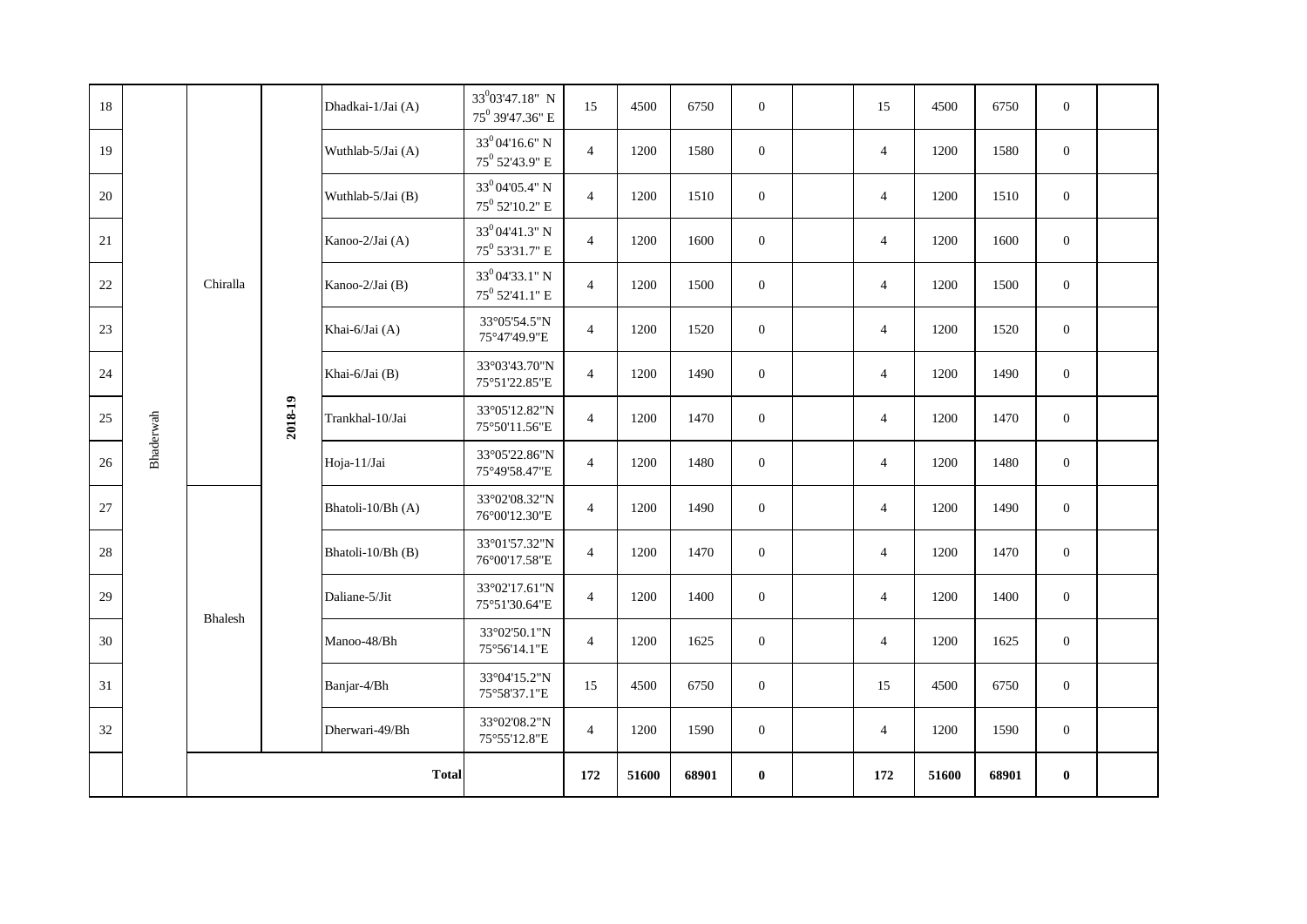| 33 |           | Neru     |         | Basti-56/N                            | 32 <sup>0</sup> 58'48.0" N<br>$75^0$ 40'46.1" E               | 15    | 4500 | 5253     | $\overline{0}$ | $\overline{0}$ | $\overline{0}$  | $\overline{0}$   | $\mathbf{0}$   | $\mathbf{0}$     |  |
|----|-----------|----------|---------|---------------------------------------|---------------------------------------------------------------|-------|------|----------|----------------|----------------|-----------------|------------------|----------------|------------------|--|
| 34 |           |          |         | Nalthi-36/N                           | 32 <sup>0</sup> 55'54.6" N<br>$75^0$ 43'15.0" E               | 15    | 4500 | 5253     | $\theta$       | $\theta$       | $\theta$        | $\mathbf{0}$     | $\overline{0}$ | $\overline{0}$   |  |
| 35 |           | Kellar   |         | Dalanoo-5/M                           | 32 <sup>0</sup> 05'38.02" N<br>75 <sup>0</sup> 32'52.70" E    | 15    | 4500 | 5253     | $\theta$       | $\theta$       | $\overline{0}$  | $\mathbf{0}$     | $\overline{0}$ | $\overline{0}$   |  |
| 36 |           |          |         | Khellani-22/K                         | 33 <sup>0</sup> 03'38.5" N<br>75 <sup>0</sup> 37'05.7" E      | 12    | 3600 | $\Omega$ | $\mathbf{0}$   | $\mathbf{0}$   | $\overline{0}$  | $\mathbf{0}$     | $\overline{0}$ | $\overline{0}$   |  |
| 37 |           |          |         | Honda/Nagni-3/Jwr                     | 33 <sup>0</sup> 08'57.1" N<br>$75^0$ 49'10.5" E               | 15    | 4500 | 5253     | $\mathbf{0}$   | $\overline{0}$ | $\overline{0}$  | $\overline{0}$   | $\overline{0}$ | $\overline{0}$   |  |
| 38 |           | Chiralla |         | Bhani-Phat 12/Jwr                     | $33^0\,08'17.1"$ N<br>$75^0$ 45'29.1" E                       | 15    | 4500 | 5253     | $\overline{0}$ | $\overline{0}$ | $\overline{0}$  | $\overline{0}$   | $\overline{0}$ | $\overline{0}$   |  |
| 39 |           |          |         | Baag/Pamasha-14/Jwr                   | $33^0\,08'15.6"$ N<br>75 <sup>0</sup> 41'06.9" E              | 15    | 4500 | 5253     | $\overline{0}$ | $\overline{0}$ | $\overline{0}$  | $\overline{0}$   | $\overline{0}$ | $\overline{0}$   |  |
| 40 |           | Bhalesh  |         | Katha-16/Bh                           | 33 <sup>0</sup> 02'04.84" N<br>$76^0$ 00'51.19" E             | 15    | 4500 | 5253     | $\overline{0}$ | $\overline{0}$ | $\overline{0}$  | $\mathbf{0}$     | $\overline{0}$ | $\overline{0}$   |  |
| 41 | Bhaderwah |          | 2019-20 | Ichair-57/Bh                          | 32 <sup>0</sup> 58'51.6" N<br>$75^0$ 56'15.4" E               | 15    | 4500 | 5252     | $\overline{0}$ | $\mathbf{0}$   | $\overline{0}$  | $\overline{0}$   | $\overline{0}$ | $\overline{0}$   |  |
| 42 |           |          |         | Dhamunda-12/N                         | $32^0$ 59'38.3" N<br>$75^0$ 44'08.1" E                        | 12    | 3600 | 6000     | $\mathbf{0}$   | $\overline{0}$ | $\overline{0}$  | $\overline{0}$   | $\overline{0}$ | $\overline{0}$   |  |
| 43 |           |          |         | Dhara-58/N                            | 32 <sup>0</sup> 59'53.6" N<br>$75^0$ 40'40.9" E               | 12    | 3600 | 6000     | $\mathbf{0}$   | $\mathbf{0}$   | $\overline{0}$  | $\boldsymbol{0}$ | $\mathbf{0}$   | $\boldsymbol{0}$ |  |
| 44 |           | Neru     |         | 6/N Narnoo                            | 33 <sup>0</sup> 00'53.2" N<br>$75^0$ 40'33.8" E               | 12    | 3600 | 4800     | $\overline{0}$ | $\mathbf{0}$   | $\overline{0}$  | $\overline{0}$   | $\overline{0}$ | $\overline{0}$   |  |
| 45 |           |          |         | Sartingal-32/N                        | 32 <sup>0</sup> 52'35.6" N<br>$75^0$ 43'37.9" $\rm E$         | 10    | 3000 | 3600     | $\overline{0}$ | $\overline{0}$ | $\overline{0}$  | $\overline{0}$   | $\overline{0}$ | $\overline{0}$   |  |
| 46 |           |          |         | Kakool-12/N                           | 32 <sup>0</sup> 59'31.4" N<br>$75^0$ 44'09.3" E               | 10    | 3000 | $\Omega$ | $\Omega$       | $\theta$       | $\theta$        | $\Omega$         | $\overline{0}$ | $\overline{0}$   |  |
| 47 |           |          |         | Madella-4/K                           | $33^004'08.1"$ N<br>$75^0$ $36^{\prime}58.3^{\prime\prime}$ E | 10    | 3000 | 3600     | $\overline{0}$ | $\theta$       | 10              | 3000             | $\overline{0}$ | $\overline{0}$   |  |
| 48 |           | Kellar   |         | Kungla-5/K                            | 33 <sup>0</sup> 04'33.1" N<br>$75^0$ 37'46.9" E               | 10    | 3000 | 3600     | $\overline{0}$ | $\theta$       | 10              | 3000             | $\overline{0}$ | $\overline{0}$   |  |
| 49 |           |          |         | Khari-8/K                             | 33 <sup>0</sup> 03'52.4" N<br>75 <sup>0</sup> 39'47.1" E      | 10    | 3000 | 4000     | $\Omega$       | $\overline{0}$ | 10              | 3000             | $\overline{0}$ | $\boldsymbol{0}$ |  |
| 50 |           |          |         | PHE Reservior to Ganpat<br>64/K & 1/M | $33^0\,08'27.54"$ N<br>$75^0$ 52'06.06" E                     | 19.16 | 5750 | 1173     | $\mathbf{0}$   | $\mathbf{0}$   | $\overline{10}$ | 3000             | 980            | $\boldsymbol{0}$ |  |